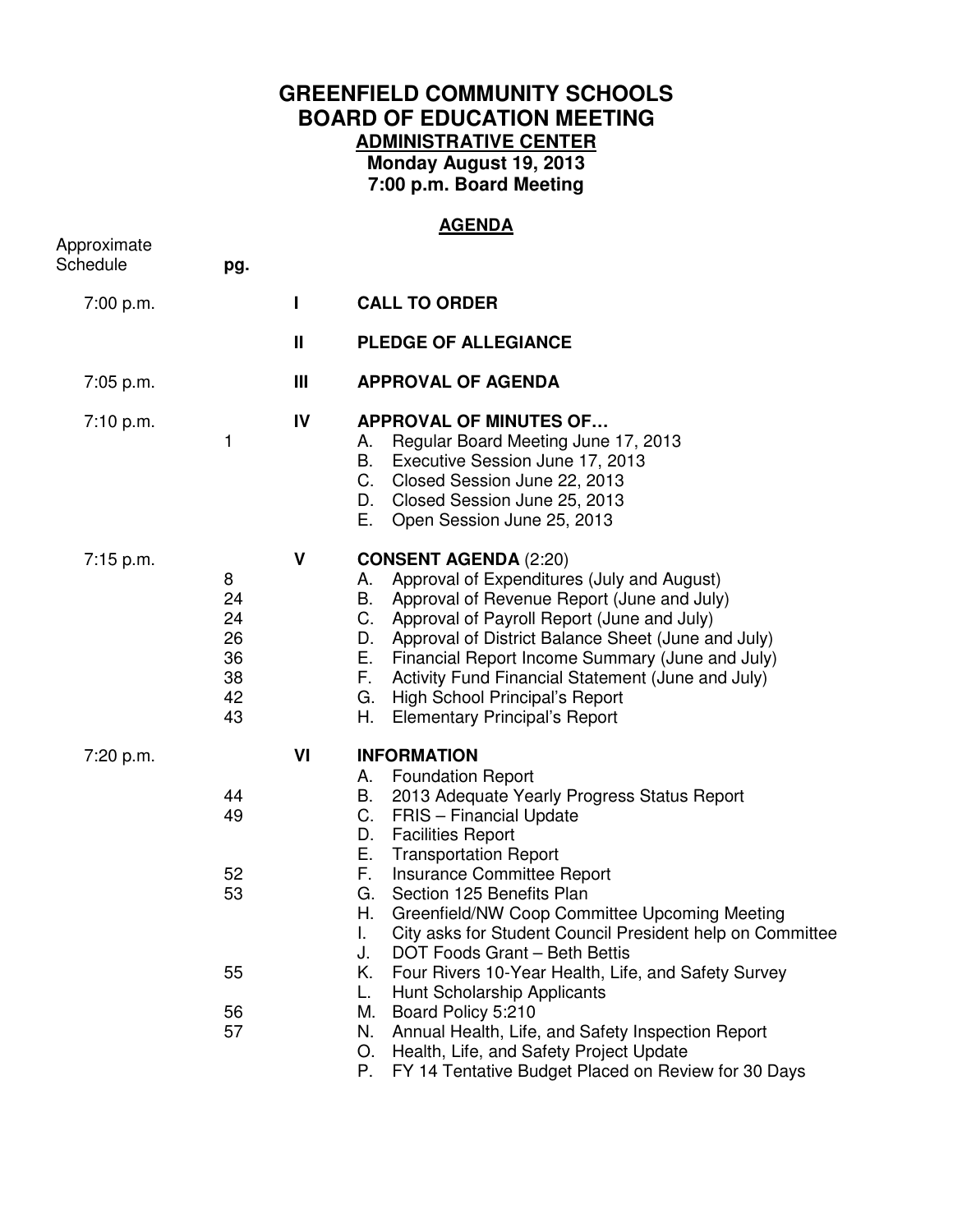| 8:00 p.m. | VII                        |                                                          | <b>OPPORTUNITY FOR CITIZENS TO SPEAK</b>                                                                                                                                                                                                                                                                                                                                                                                                                                                                                                                                                                                                                                                                                                                                                                                                                                                                                                                                                                                                                                                                                                                                                                                                                                                                                                                                                                           |
|-----------|----------------------------|----------------------------------------------------------|--------------------------------------------------------------------------------------------------------------------------------------------------------------------------------------------------------------------------------------------------------------------------------------------------------------------------------------------------------------------------------------------------------------------------------------------------------------------------------------------------------------------------------------------------------------------------------------------------------------------------------------------------------------------------------------------------------------------------------------------------------------------------------------------------------------------------------------------------------------------------------------------------------------------------------------------------------------------------------------------------------------------------------------------------------------------------------------------------------------------------------------------------------------------------------------------------------------------------------------------------------------------------------------------------------------------------------------------------------------------------------------------------------------------|
| 8:05 p.m. | VII                        | А.                                                       | <b>Executive Session</b><br>For the purpose of considering the appointment, employment,<br>compensation, discipline, performance, or dismissal of specific<br>employees or any other issues that may be properly considered under<br>executive session rules.                                                                                                                                                                                                                                                                                                                                                                                                                                                                                                                                                                                                                                                                                                                                                                                                                                                                                                                                                                                                                                                                                                                                                      |
| 8:30 p.m. | IX<br>60<br>61<br>62<br>63 | B.<br>D.<br>Е.<br>F.<br>G.<br>Н.<br>L.<br>J.<br>K.<br>L. | <b>ACTION ITEMS</b><br>A. CD Investment<br>Personnel:<br>Recall Pre-K Parent Facilitators for the specified Pre-K grant<br>1.<br>amounts - Pat Theivagt and Cindy Mansfield<br>Hire High School Social Science Teacher - Justin Sandbach<br>2.<br>Hire Junior High Boys' Basketball Asst. Coach - Justin<br>3.<br>Sandbach<br>Hire Pee Wee Boys' Basketball Head Coach - Justin<br>4.<br>Sandbach<br>Hire High School Scholastic Bowl Coach - Jeri Lynn Brown<br>5.<br>Hire High School National Honor Society Sponsor - Elayne<br>6.<br><b>Willis</b><br>Hire District Office Part-time Secretary/Asst. Bookkeeper -<br>7.<br><b>Stephanie Vetter</b><br>C. Set Non-union salaries for 2013-2014<br>Authorize Superintendent to Publish Notice and Set Date of<br>9/16/2013 for Budget Hearing at 6:45 p.m.<br>Consideration and action upon Board Policy 5:210-<br><b>Retirement Incentive</b><br>Consideration and action upon Facilities Report<br>Consideration and action upon Insurance Committee Report<br>Consideration and action upon Section 125 Plan for Full-Time<br><b>Staff Members</b><br>Approve new Greenfield/NW Coop Committee Member<br>Consideration and action upon City Request for Student Council<br>Help on Committee<br>Board Certification of Completeness for Four Rivers 10-Year<br>Health, Life, and Safety Survey<br>Consideration and action upon Hunt Scholarship applications |
| 9:00 p.m. | X                          |                                                          | <b>CORRESPONDENCE</b>                                                                                                                                                                                                                                                                                                                                                                                                                                                                                                                                                                                                                                                                                                                                                                                                                                                                                                                                                                                                                                                                                                                                                                                                                                                                                                                                                                                              |
|           | XI                         |                                                          | <b>OTHER BUSINESS</b><br><b>ANNOUNCEMENTS</b><br>August 21-First day of school for students<br>August 21-GFEE Meeting-7:00 p.m.<br>August 22-New Board Member Training-6:00 p.m.<br>August 23-Punt, Pass, Kick-4:45 p.m.<br>Randy Walker Orange/Black Football game-7:00 p.m.<br>August 27-Orange/Black Volleyball game-6:00 p.m.                                                                                                                                                                                                                                                                                                                                                                                                                                                                                                                                                                                                                                                                                                                                                                                                                                                                                                                                                                                                                                                                                  |

August 30-Varsity Football vs. Brown County-There-7:00 p.m.